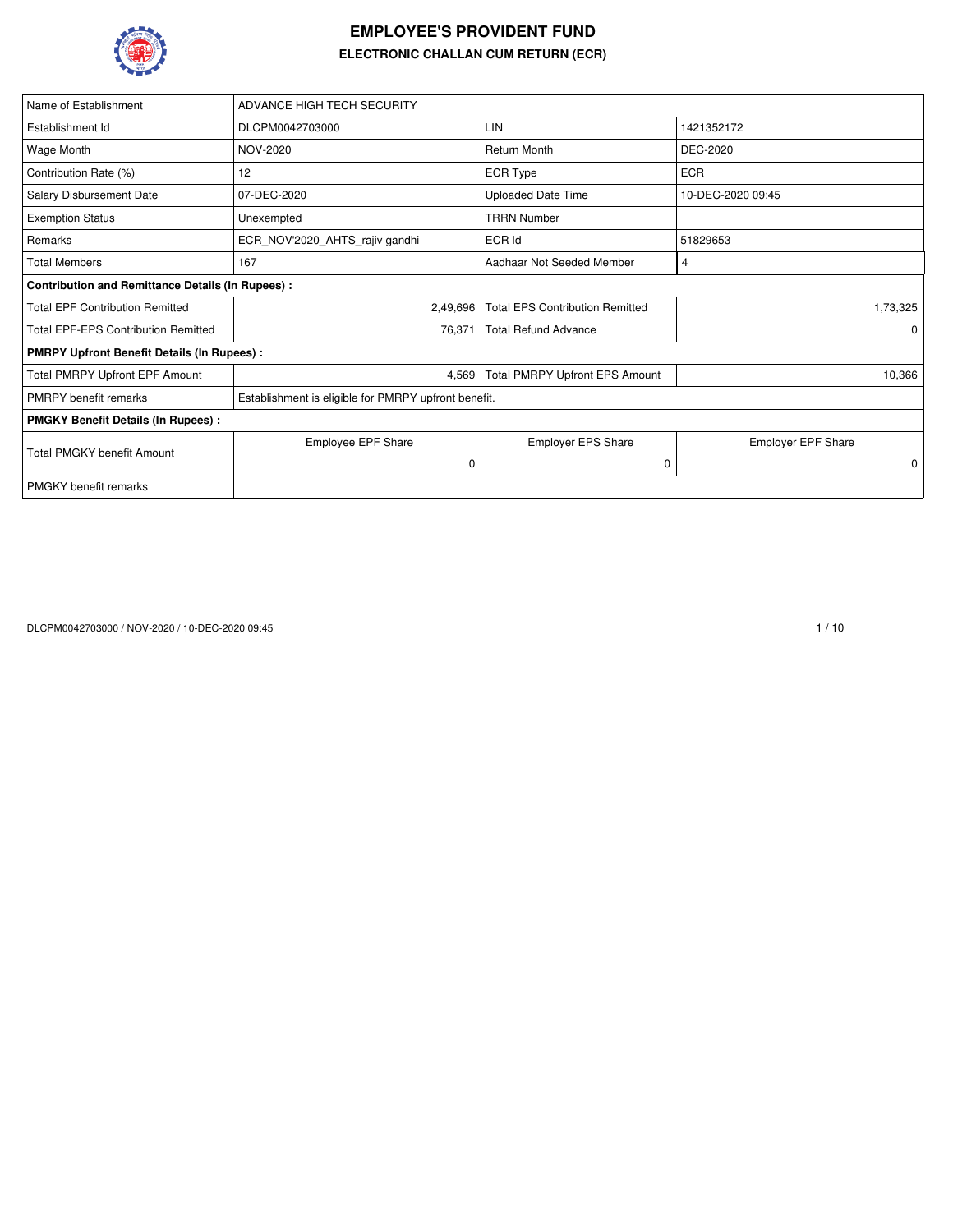## Member Details :-

|                |              | Name as per                       |                                          |        |            | Wages      |             |       | <b>Contribution Remitted</b> |           |                    |             |                  | <b>PMRPY / PMGKY Benefit</b> |                 | Posting                          |
|----------------|--------------|-----------------------------------|------------------------------------------|--------|------------|------------|-------------|-------|------------------------------|-----------|--------------------|-------------|------------------|------------------------------|-----------------|----------------------------------|
| SI. No.        | <b>UAN</b>   | <b>ECR</b>                        | <b>UAN</b><br>Repository                 | Gross  | <b>EPF</b> | <b>EPS</b> | <b>EDLI</b> | EE.   | <b>EPS</b>                   | <b>ER</b> | <b>NCP</b><br>Days | Refunds     | Pension<br>Share | ER PF<br>Share               | <b>EE Share</b> | <b>Location of</b><br>the member |
| $\overline{1}$ | 100964248629 | Mr. ABHIMANYU                     | ABHIMANYU                                | 14,271 | 14,271     | 14,271     | 14,271      | 1.713 | 1.189                        | 524       | $\mathbf{1}$       | $\mathbf 0$ |                  |                              |                 | N.A.                             |
| $\overline{2}$ | 101499914769 | Mr. ABHISHEK                      | <b>ABHISHEK</b>                          | 14,271 | 14,271     | 14,271     | 14,271      | 1,713 | 1,189                        | 524       | $\mathbf{1}$       | $\mathsf 0$ |                  |                              |                 | N.A.                             |
| 3              | 101583985595 | Mr. AJAY<br><b>KUMAR</b>          | <b>AJAY KUMAR</b>                        | 14,271 | 14,271     | 14,271     | 14,271      | 1,713 | 1,189                        | 524       | $\mathbf{1}$       | $\mathbf 0$ |                  |                              |                 | N.A.                             |
| $\overline{4}$ | 101433399937 | Mr. AJAY<br><b>KUMAR</b>          | <b>AJAY KUMAR</b>                        | 14,271 | 14,271     | 14,271     | 14,271      | 1.713 | 1.189                        | 524       | $\mathbf{1}$       | $\mathbf 0$ |                  |                              |                 | N.A.                             |
| 5              | 101461682976 | <b>AJAY KUMAR</b><br><b>BARAR</b> | AJAY KUMAR<br><b>BARAR</b>               | 13,129 | 13.129     | 13,129     | 13,129      | 1,575 | 1,094                        | 481       | 3                  | $\mathbf 0$ |                  |                              |                 | N.A.                             |
| 6              | 101617238283 | AKHILESH<br>KUMAR YADAV           | <b>AKHILESH</b><br><b>KUMAR</b><br>YADAV | 7,421  | 7,421      | 7,421      | 7,421       | 891   | 618                          | 273       | 13                 | $\mathbf 0$ |                  |                              |                 | N.A.                             |
| $\overline{7}$ | 100897645095 | Mr. AMARESH<br><b>KUMAR</b>       | AMARESH<br><b>KUMAR</b>                  | 11,417 | 11,417     | 11,417     | 11,417      | 1,370 | 951                          | 419       | 6                  | $\mathbf 0$ |                  |                              |                 | N.A.                             |
| 8              | 101507961813 | Mr. AMIT<br><b>KUMAR</b>          | <b>AMIT KUMAR</b>                        | 14,271 | 14,271     | 14,271     | 14,271      | 1.713 | 1.189                        | 524       | $\mathbf{1}$       | $\mathbf 0$ |                  |                              |                 | N.A.                             |
| 9              | 101446308814 | <b>AMIT KUMAR</b>                 | <b>AMIT KUMAR</b>                        | 14,271 | 14,271     | 14,271     | 14,271      | 1.713 | 1.189                        | 524       | $\mathbf{1}$       | $\mathbf 0$ |                  |                              |                 | N.A.                             |
| 10             | 101485166730 | <b>ANIL KUMAR</b>                 | <b>ANIL KUMAR</b>                        | 13,700 | 13,700     | 13,700     | 13,700      | 1.644 | 1.141                        | 503       | $\overline{c}$     | $\mathbf 0$ |                  |                              |                 | N.A.                             |
| 11             | 101588416738 | Mr. ANIL<br><b>KUMAR PANDEY</b>   | <b>ANIL KUMAR</b><br>PANDEY              | 13.129 | 13.129     | 13,129     | 13,129      | 1,575 | 1,094                        | 481       | 3                  | $\Omega$    |                  |                              |                 | N.A.                             |
| 12             | 101485167181 | ANIRUDH                           | ANIRUDH                                  | 14,271 | 14,271     | 14,271     | 14,271      | 1,713 | 1,189                        | 524       | $\mathbf{1}$       | $\mathbf 0$ |                  |                              |                 | N.A.                             |
| 13             | 10121957572  | <b>ANITA</b>                      | ANITA                                    | 13,700 | 13,700     | 13,700     | 13,700      | 1,644 | 1,141                        | 503       | $\overline{c}$     | $\mathbf 0$ |                  |                              |                 | N.A.                             |
| 14             | 101433399916 | Mr. ANKIT                         | <b>ANKIT</b>                             | 12,559 | 12,559     | 12,559     | 12,559      | 1.507 | 1.046                        | 461       | 4                  | $\mathbf 0$ |                  |                              |                 | N.A.                             |
| 15             | 101068695920 | <b>ANKUR</b><br><b>GAUTAM</b>     | <b>ANKUR</b><br><b>GAUTAM</b>            | 13,700 | 13,700     | 13,700     | 13,700      | 1.644 | 1,141                        | 503       | $\overline{c}$     | $\mathbf 0$ |                  |                              |                 | N.A.                             |
| 16             | 101087749327 | ANUBHAV<br><b>SINGH</b>           | <b>ANUBHAV</b><br><b>SINGH</b>           | 10.275 | 10.275     | 10,275     | 10,275      | 1.233 | 856                          | 377       | 8                  | $\mathbf 0$ |                  |                              |                 | N.A.                             |
| 17             | 100724883569 | ANUJ SHARMA                       | ANUJ<br><b>SHARMA</b>                    | 14,271 | 14,271     | 14,271     | 14,271      | 1,713 | 1,189                        | 524       | $\mathbf{1}$       | $\mathbf 0$ |                  |                              |                 | N.A.                             |
| 18             | 101067269467 | Mr. ARUN<br><b>KUMAR</b>          | ARUN<br><b>KUMAR</b>                     | 11.988 | 11.988     | 11.988     | 11,988      | 1,439 | 999                          | 440       | 5                  | $\mathbf 0$ |                  |                              |                 | N.A.                             |
| 19             | 101209488191 | <b>ARUN YADAV</b>                 | <b>ARUN YADAV</b>                        | 13,700 | 13,700     | 13,700     | 13,700      | 1,644 | 1.141                        | 503       | $\overline{c}$     | $\mathbf 0$ |                  |                              |                 | N.A.                             |
| 20             | 100634808941 | <b>ASHA DAS</b>                   | ASHA DAS                                 | 10,275 | 10,275     | 10,275     | 10,275      | 1,233 | 856                          | 377       | 8                  | $\mathsf 0$ |                  |                              |                 | N.A.                             |
| 21             | 101497093307 | <b>ASHISH KUMAR</b>               | <b>ASHISH</b><br><b>KUMAR</b>            | 9,134  | 9,134      | 9,134      | 9,134       | 1.096 | 761                          | 335       | 10                 | $\mathbf 0$ |                  |                              |                 | N.A.                             |

DLCPM0042703000 / NOV-2020 / 10-DEC-2020 09:45 2 / 10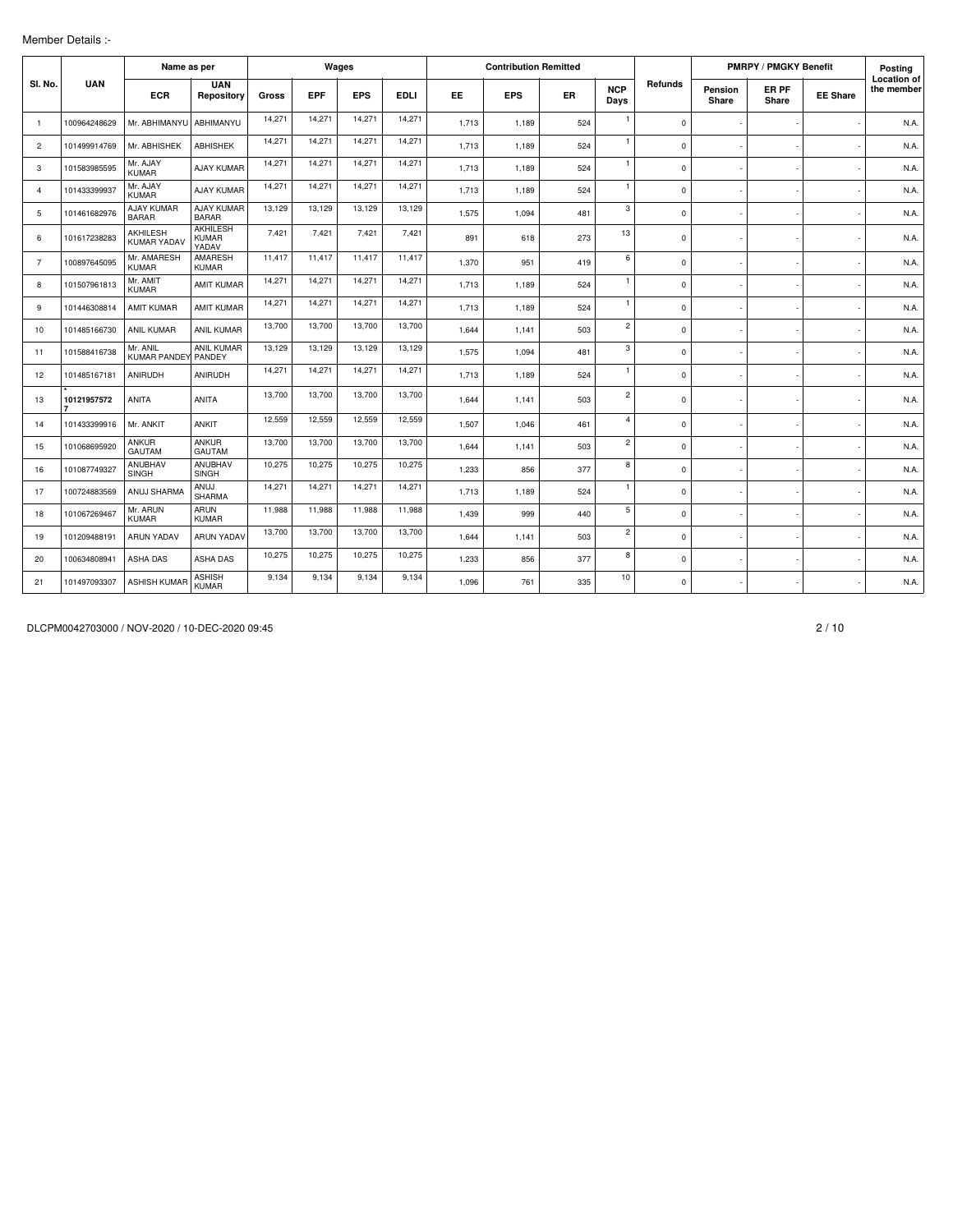|         |                  | Name as per                       |                                               |        |            | Wages      |             |       | <b>Contribution Remitted</b> |           |                    |              |                  | <b>PMRPY / PMGKY Benefit</b> |                 | Posting                          |
|---------|------------------|-----------------------------------|-----------------------------------------------|--------|------------|------------|-------------|-------|------------------------------|-----------|--------------------|--------------|------------------|------------------------------|-----------------|----------------------------------|
| SI. No. | <b>UAN</b>       | <b>ECR</b>                        | <b>UAN</b><br>Repository                      | Gross  | <b>EPF</b> | <b>EPS</b> | <b>EDLI</b> | EE    | <b>EPS</b>                   | <b>ER</b> | <b>NCP</b><br>Days | Refunds      | Pension<br>Share | ER PF<br>Share               | <b>EE Share</b> | <b>Location of</b><br>the member |
| 22      | 101564885336     | <b>ATUL KUMAR</b>                 | <b>ATUL KUMAR</b>                             | 13,129 | 13,129     | 13,129     | 13,129      | 1,575 | 1.094                        | 481       | 3                  | $\mathbf 0$  |                  |                              |                 | N.A.                             |
| 23      | 101488336543     | Mr. AZAD                          | AZAD                                          | 11,988 | 11,988     | 11,988     | 11,988      | 1,439 | 999                          | 440       | 5                  | $\mathbf 0$  |                  |                              |                 | N.A.                             |
| 24      | 101203164931     | <b>BHANU PRATAF</b><br>SINGH      | <b>BHANU</b><br>PRATAP<br>SINGH               | 13,700 | 13,700     | 13,700     | 13,700      | 1.644 | 1.141                        | 503       | $\overline{c}$     | $\mathbf 0$  |                  |                              |                 | N.A.                             |
| 25      | 100551205569     | <b>BHARAT KR</b>                  | <b>BHARAT</b><br><b>KUMAR</b><br>MANDAL       | 14,271 | 14,271     | 14,271     | 14,271      | 1.713 | 1.189                        | 524       | $\mathbf{1}$       | $\mathbf 0$  |                  |                              |                 | N.A.                             |
| 26      | 101086023345     | <b>BRAJENDRA</b><br><b>KUMAR</b>  | BRAJENDRA<br><b>KUMAR</b>                     | 13,700 | 13,700     | 13,700     | 13,700      | 1,644 | 1,141                        | 503       | $\overline{c}$     | $\mathbf 0$  |                  |                              |                 | N.A.                             |
| 27      | 101290886572     | Mr. BUNTY<br><b>KUMAR</b>         | <b>BUNTY</b><br><b>KUMAR</b>                  | 14.271 | 14.271     | 14,271     | 14,271      | 1.713 | 1,189                        | 524       | $\mathbf{1}$       | $\mathbf 0$  |                  |                              |                 | N.A.                             |
| 28      | 101426785411     | CHANDPAL<br><b>SHARMA</b>         | CHANDER<br>PAL SHARMA                         | 10,275 | 10,275     | 10,275     | 10,275      | 1,233 | 856                          | 377       | 8                  | $\mathbf{0}$ | PMRPY            | PMRPY                        |                 | N.A.                             |
| 29      | 101270907713     | CHANDNI                           | CHANDNI                                       | 13,700 | 13,700     | 13,700     | 13,700      | 1.644 | 1.141                        | 503       | $\mathbf{2}$       | $\mathbf 0$  | PMRPY            | PMRPY                        |                 | N.A.                             |
| 30      | 100651780221     | Mr. CHHOTU<br><b>KUMAR GUPTA</b>  | <b>CHHOTU</b><br><b>KUMAR</b><br><b>GUPTA</b> | 13,415 | 13,415     | 13,415     | 13,415      | 1.610 | 1.117                        | 493       | $\overline{c}$     | $\mathbf 0$  |                  |                              |                 | N.A.                             |
| 31      | 100511528677     | <b>DEEPAK</b>                     | <b>DEEPAK</b>                                 | 14,271 | 14,271     | 14,271     | 14,271      | 1.713 | 1,189                        | 524       | $\mathbf{1}$       | $\mathbf 0$  |                  |                              |                 | N.A.                             |
| 32      | 101407567060     | Mr. DEEPAK<br><b>MISHRA</b>       | <b>DEEPAK</b><br><b>MISHRA</b>                | 6.850  | 6.850      | 6.850      | 6,850       | 822   | 571                          | 251       | 14                 | $\mathbf 0$  |                  |                              |                 | N.A.                             |
| 33      | 10055120291<br>R | <b>DEVRAJ</b>                     | <b>DEVRAJ</b>                                 | 9,704  | 9,704      | 9,704      | 9,704       | 1,164 | 808                          | 356       | 9                  | $\mathsf 0$  |                  |                              |                 | N.A.                             |
| 34      | 101129049712     | <b>DILIP KUMAR</b>                | <b>DILIP KUMAR</b>                            | 13,700 | 13,700     | 13,700     | 13,700      | 1.644 | 1.141                        | 503       | $\overline{2}$     | $^{\circ}$   |                  |                              |                 | N.A.                             |
| 35      | 101151378676     | <b>GANESHI</b>                    | GANESHI                                       | 10,275 | 10,275     | 10,275     | 10,275      | 1,233 | 856                          | 377       | 8                  | $\mathbf 0$  |                  |                              |                 | N.A.                             |
| 36      | 101414598845     | <b>GOPAL</b>                      | <b>GOPAL</b>                                  | 13,700 | 13,700     | 13,700     | 13,700      | 1,644 | 1,141                        | 503       | $\overline{c}$     | $\mathbf 0$  |                  |                              |                 | N.A.                             |
| 37      | 101390362478     | <b>GOPAL</b>                      | GOPAL                                         | 13,700 | 13,700     | 13,700     | 13,700      | 1.644 | 1.141                        | 503       | $\mathbf{2}$       | $\mathbf 0$  |                  |                              |                 | N.A.                             |
| 38      | 101601223663     | Mr. GOVIND<br><b>SINGH</b>        | <b>GOVIND</b><br>SINGH                        | 9,704  | 9.704      | 9,704      | 9,704       | 1,164 | 808                          | 356       | 9                  | $\mathbf 0$  |                  |                              |                 | N.A.                             |
| 39      | 101575118131     | <b>GULSHAN</b><br>KUMAR           | <b>GULSHAN</b><br><b>KUMAR</b>                | 10,846 | 10,846     | 10,846     | 10,846      | 1.302 | 903                          | 399       | $\overline{7}$     | $\mathbf 0$  |                  |                              |                 | N.A.                             |
| 40      | 100566333717     | <b>HARIBILASH</b><br><b>SINGH</b> | <b>HARIBILASH</b><br>SINGH                    | 10,846 | 10,846     | 10,846     | 10,846      | 1,302 | 903                          | 399       | $\overline{7}$     | $\mathbf 0$  |                  |                              |                 | N.A.                             |
| 41      | 101186798598     | <b>HARISH KUMAR</b>               | <b>HARISH</b><br><b>KUMAR</b>                 | 8.563  | 8.563      | 8,563      | 8,563       | 1,028 | 713                          | 315       | 11                 | $\mathbf 0$  |                  |                              |                 | N.A.                             |
| 42      | 100964248693     | Mr. HARISH<br>KUMAR               | <b>HARISH</b><br><b>KUMAR</b>                 | 11,988 | 11,988     | 11,988     | 11,988      | 1,439 | 999                          | 440       | 5                  | $\mathbf 0$  |                  |                              |                 | N.A.                             |

DLCPM0042703000 / NOV-2020 / 10-DEC-2020 09:45 3 / 10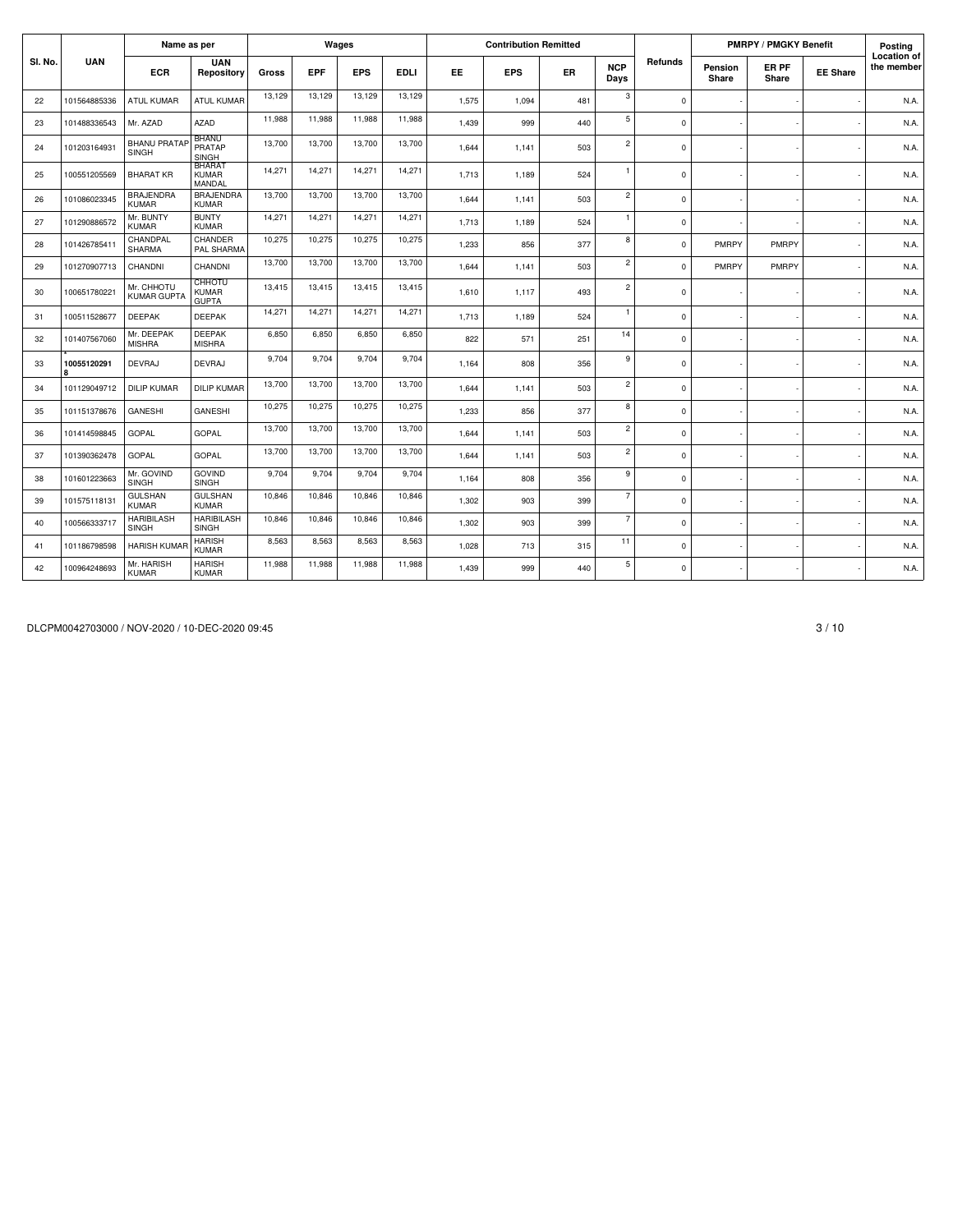|         |              | Name as per                        |                                  |        |            | Wages      |             |           | <b>Contribution Remitted</b> |           |                    |             |                         | <b>PMRPY / PMGKY Benefit</b> |                 | Posting                          |
|---------|--------------|------------------------------------|----------------------------------|--------|------------|------------|-------------|-----------|------------------------------|-----------|--------------------|-------------|-------------------------|------------------------------|-----------------|----------------------------------|
| SI. No. | <b>UAN</b>   | <b>ECR</b>                         | <b>UAN</b><br>Repository         | Gross  | <b>EPF</b> | <b>EPS</b> | <b>EDLI</b> | <b>EE</b> | <b>EPS</b>                   | <b>ER</b> | <b>NCP</b><br>Days | Refunds     | <b>Pension</b><br>Share | ER PF<br>Share               | <b>EE Share</b> | <b>Location of</b><br>the member |
| 43      | 101488336504 | Mrs. HEMA<br>SAXENA                | <b>HEMA</b><br><b>SAXENA</b>     | 13,700 | 13,700     | 13,700     | 13,700      | 1.644     | 1,141                        | 503       | $\overline{c}$     | $\mathbf 0$ |                         |                              |                 | N.A.                             |
| 44      | 100733147714 | <b>HIMANSHU</b><br><b>THAKUR</b>   | <b>HIMANSHU</b><br><b>THAKUR</b> | 6,850  | 6.850      | 6,850      | 6,850       | 822       | 571                          | 251       | 14                 | $\Omega$    |                         |                              |                 | N.A.                             |
| 45      | 101205072214 | Mr. HRIPAL                         | <b>HRIPAL</b>                    | 12,559 | 12.559     | 12.559     | 12,559      | 1.507     | 1.046                        | 461       | $\overline{4}$     | $\mathbf 0$ |                         |                              |                 | N.A.                             |
| 46      | 101186780620 | <b>IMRAN KHAN</b>                  | <b>IMRAN KHAN</b>                | 13,700 | 13,700     | 13,700     | 13,700      | 1,644     | 1,141                        | 503       | $\overline{c}$     | $\mathbf 0$ |                         |                              |                 | N.A.                             |
| 47      | 101393221463 | Mrs.<br><b>INDRAWATI</b>           | <b>INDRAWATI</b>                 | 14,271 | 14,271     | 14,271     | 14,271      | 1,713     | 1,189                        | 524       | $\mathbf{1}$       | $\mathbf 0$ |                         |                              |                 | N.A.                             |
| 48      | 100511591545 | Mr. JAGJEEVAN                      | JAGJEEVAN                        | 14,271 | 14,271     | 14,271     | 14,271      | 1,713     | 1,189                        | 524       | 1                  | $\mathbf 0$ |                         |                              |                 | N.A.                             |
| 49      | 101452109726 | <b>JAI BHAGWAN</b><br><b>SINGH</b> | JAI<br><b>BHAGWAN</b><br>SINGH   | 13,700 | 13,700     | 13,700     | 13,700      | 1.644     | 1.141                        | 503       | $\overline{c}$     | $\mathbf 0$ |                         |                              |                 | N.A.                             |
| 50      | 101414468451 | Mrs. KAILASH<br><b>DEVI</b>        | <b>KAILASH</b><br><b>DEVI</b>    | 13,700 | 13,700     | 13,700     | 13,700      | 1.644     | 1.141                        | 503       | $\overline{2}$     | $\mathbf 0$ |                         |                              |                 | N.A.                             |
| 51      | 101600713058 | Ms. KANCHAN                        | <b>KANCHAN</b>                   | 14.271 | 14.271     | 14.271     | 14,271      | 1.713     | 1.189                        | 524       | $\mathbf{1}$       | $\mathbf 0$ |                         |                              |                 | N.A.                             |
| 52      | 101488336440 | KANDHI LAL                         | KANDHI LAL                       | 13,129 | 13,129     | 13,129     | 13,129      | 1,575     | 1,094                        | 481       | 3                  | $\mathbf 0$ |                         |                              |                 | N.A.                             |
| 53      | 101228120643 | KAPIL                              | <b>KAPIL</b>                     | 14,271 | 14,271     | 14,271     | 14,271      | 1,713     | 1,189                        | 524       | $\mathbf{1}$       | $\Omega$    |                         |                              |                 | N.A.                             |
| 54      | 101459740095 | Mr. KARAMBIR<br><b>SINGH</b>       | KARAMBIR<br>SINGH                | 12,559 | 12,559     | 12,559     | 12,559      | 1,507     | 1,046                        | 461       | $\overline{4}$     | $\mathbf 0$ |                         |                              |                 | N.A.                             |
| 55      | 100758416227 | KARTIK                             | <b>KARTIK</b>                    | 12,559 | 12.559     | 12.559     | 12,559      | 1,507     | 1.046                        | 461       | $\overline{4}$     | $\Omega$    |                         |                              |                 | N.A.                             |
| 56      | 101497092840 | <b>KOMAL KUMARI</b>                | <b>KOMAL</b><br>KUMARI           | 14,271 | 14,271     | 14,271     | 14,271      | 1.713     | 1.189                        | 524       | $\mathbf{1}$       | $\mathbf 0$ |                         |                              |                 | N.A.                             |
| 57      | 101600713062 | Ms. KRANTI                         | KRANTI                           | 13,129 | 13,129     | 13,129     | 13,129      | 1.575     | 1.094                        | 481       | 3                  | $\mathbf 0$ |                         |                              |                 | N.A.                             |
| 58      | 101272833502 | <b>KULDEEP</b><br><b>KUMAR</b>     | <b>KULDEEP</b><br><b>KUMAR</b>   | 14,271 | 14,271     | 14,271     | 14,271      | 1,713     | 1,189                        | 524       | $\mathbf{1}$       | $\mathbf 0$ |                         |                              |                 | N.A.                             |
| 59      | 101181778376 | Ms. KUMARI<br><b>SHALINI</b>       | KUMARI<br><b>SHALINI</b>         | 14,271 | 14,271     | 14,271     | 14,271      | 1,713     | 1,189                        | 524       | $\mathbf{1}$       | $\mathbf 0$ |                         |                              |                 | N.A.                             |
| 60      | 101419412127 | <b>LOKENDRA</b><br><b>KUMAR</b>    | <b>LOKENDRA</b><br><b>KUMAR</b>  | 14,271 | 14,271     | 14,271     | 14,271      | 1,713     | 1,189                        | 524       | $\mathbf{1}$       | $\mathbf 0$ |                         |                              |                 | N.A.                             |
| 61      | 100551203135 | <b>MAMTA</b>                       | <b>MAMTA</b>                     | 13,700 | 13.700     | 13,700     | 13,700      | 1.644     | 1.141                        | 503       | $\overline{c}$     | $\Omega$    |                         |                              |                 | N.A.                             |
| 62      | 101571276231 | Mr. MANISH<br><b>KUMAR</b>         | <b>MANISH</b><br><b>KUMAR</b>    | 12,559 | 12.559     | 12,559     | 12,559      | 1,507     | 1.046                        | 461       | $\overline{4}$     | $\mathbf 0$ |                         |                              |                 | N.A.                             |
| 63      | 101226699638 | <b>MANISH KUMAR</b>                | <b>MANISH</b><br><b>KUMAR</b>    | 8,563  | 8,563      | 8,563      | 8,563       | 1,028     | 713                          | 315       | 11                 | $\mathbf 0$ | PMRPY                   | PMRPY                        |                 | N.A.                             |
| 64      | 101433399944 | <b>MANMOHAN</b><br><b>SINGH</b>    | MANMOHAN<br><b>SINGH</b>         | 10,275 | 10,275     | 10,275     | 10,275      | 1,233     | 856                          | 377       | 8                  | $\mathbf 0$ |                         |                              |                 | N.A.                             |

DLCPM0042703000 / NOV-2020 / 10-DEC-2020 09:45 4 / 10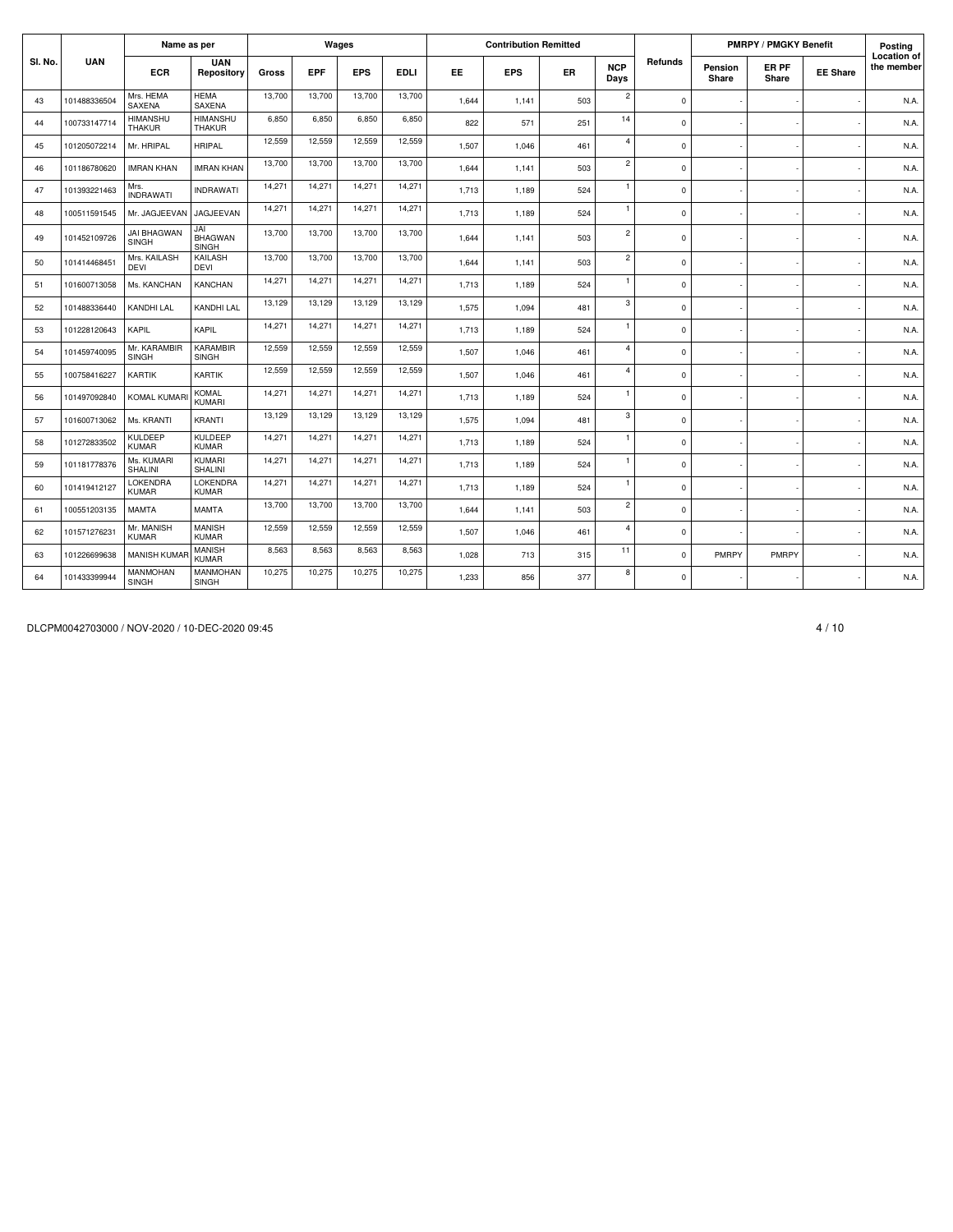|         |              | Name as per                            |                                               |        |            | Wages      |             |           | <b>Contribution Remitted</b> |           |                    |             |                  | <b>PMRPY / PMGKY Benefit</b> |                 | Posting                          |
|---------|--------------|----------------------------------------|-----------------------------------------------|--------|------------|------------|-------------|-----------|------------------------------|-----------|--------------------|-------------|------------------|------------------------------|-----------------|----------------------------------|
| SI. No. | <b>UAN</b>   | <b>ECR</b>                             | <b>UAN</b><br>Repository                      | Gross  | <b>EPF</b> | <b>EPS</b> | <b>EDLI</b> | <b>EE</b> | <b>EPS</b>                   | <b>ER</b> | <b>NCP</b><br>Days | Refunds     | Pension<br>Share | ER PF<br>Share               | <b>EE Share</b> | <b>Location of</b><br>the member |
| 65      | 101176538245 | <b>MANOJ KUMAR</b>                     | <b>MANOJ</b><br><b>KUMAR</b>                  | 7.992  | 7.992      | 7,992      | 7.992       | 959       | 666                          | 293       | 12                 | $\mathbf 0$ |                  |                              |                 | N.A.                             |
| 66      | 101299433085 | Mr. MANOJ<br><b>KUMAR</b><br>PRAJAPATI | <b>MANOJ</b><br><b>KUMAR</b><br>PRAJAPATI     | 13,700 | 13,700     | 13,700     | 13,700      | 1,644     | 1.141                        | 503       | $\overline{2}$     | $\Omega$    |                  |                              |                 | N.A.                             |
| 67      | 101497092864 | <b>MANOJ</b><br>PASWAN                 | <b>MANOJ</b><br>PASWAN                        | 14,271 | 14,271     | 14,271     | 14,271      | 1,713     | 1,189                        | 524       | $\mathbf{1}$       | $\mathbf 0$ |                  |                              |                 | N.A.                             |
| 68      | 100551203616 | <b>MANTUN</b>                          | <b>MANTU SAH</b>                              | 11,417 | 11,417     | 11,417     | 11,417      | 1,370     | 951                          | 419       | 6                  | $\mathbf 0$ |                  |                              |                 | N.A.                             |
| 69      | 100732911407 | <b>MD RIZWAN</b><br><b>ALAM</b>        | <b>MD RIZWAN</b><br><b>ALAM</b>               | 13,700 | 13,700     | 13,700     | 13,700      | 1.644     | 1,141                        | 503       | $\overline{c}$     | $\mathbf 0$ |                  |                              |                 | N.A.                             |
| 70      | 100876013439 | MOHD KURBAN                            | <b>MOHD</b><br><b>KURBAN</b>                  | 13,700 | 13,700     | 13,700     | 13,700      | 1.644     | 1,141                        | 503       | $\overline{2}$     | $\mathbf 0$ |                  |                              |                 | N.A.                             |
| 71      | 101425713674 | Ms. MOHINI                             | <b>MOHINI</b>                                 | 7,992  | 7.992      | 7.992      | 7.992       | 959       | 666                          | 293       | 12                 | $\mathbf 0$ | PMRPY            | PMRPY                        |                 | N.A.                             |
| 72      | 101454635198 | MOHIT KUMAR<br><b>GUPTA</b>            | <b>MOHIT</b><br><b>KUMAR</b><br><b>GUPTA</b>  | 13,129 | 13.129     | 13,129     | 13,129      | 1,575     | 1,094                        | 481       | 3                  | 0           |                  |                              |                 | N.A.                             |
| 73      | 101068695846 | <b>MOHIT SHARMA</b>                    | <b>MOHIT</b><br><b>SHARMA</b>                 | 13,700 | 13,700     | 13,700     | 13,700      | 1,644     | 1,141                        | 503       | $\overline{c}$     | $\mathbf 0$ |                  |                              |                 | N.A.                             |
| 74      | 101167949217 | <b>MUINUDDEEN</b>                      | MUINUDDEE<br>N                                | 8,563  | 8.563      | 8,563      | 8,563       | 1,028     | 713                          | 315       | 11                 | $\mathbf 0$ |                  |                              |                 | N.A.                             |
| 75      | 101528815510 | <b>MUKESH</b><br><b>KUMAR</b>          | <b>MUKESH</b><br><b>KUMAR</b>                 | 14,271 | 14.271     | 14,271     | 14,271      | 1,713     | 1,189                        | 524       | $\mathbf{1}$       | $\mathbf 0$ |                  |                              |                 | N.A.                             |
| 76      | 101087749287 | <b>MUKESH</b><br><b>KUMAR GUPTA</b>    | <b>MUKESH</b><br><b>KUMAR</b><br><b>GUPTA</b> | 14,271 | 14,271     | 14,271     | 14,271      | 1,713     | 1,189                        | 524       | $\mathbf{1}$       | $\Omega$    |                  |                              |                 | N.A.                             |
| 77      | 101064946242 | Mrs. MUNNI<br><b>DEVI</b>              | MUNNI DEVI                                    | 13,700 | 13.700     | 13,700     | 13,700      | 1,644     | 1,141                        | 503       | $\overline{2}$     | $\mathbf 0$ |                  |                              |                 | N.A.                             |
| 78      | 101114907546 | <b>MURTAZA</b><br>ANSARI               | <b>MURTAZA</b><br>ANSARI                      | 13,700 | 13,700     | 13,700     | 13,700      | 1,644     | 1,141                        | 503       | $\overline{c}$     | $\mathbf 0$ |                  |                              |                 | N.A.                             |
| 79      | 100516642553 | NARENDER<br><b>SINGH</b>               | NARENDER<br>SINGH                             | 7,421  | 7.421      | 7,421      | 7,421       | 891       | 618                          | 273       | 13                 | $\mathbf 0$ |                  |                              |                 | N.A.                             |
| 80      | 100724234709 | Ms. NEELAM<br><b>DEVI</b>              | <b>NEELAM</b><br><b>DEVI</b>                  | 13,129 | 13,129     | 13,129     | 13,129      | 1,575     | 1,094                        | 481       | 3                  | $\mathbf 0$ |                  |                              |                 | N.A.                             |
| 81      | 101439260480 | Mr. NEERAJ                             | <b>NEERAJ</b>                                 | 13,129 | 13.129     | 13,129     | 13,129      | 1.575     | 1.094                        | 481       | 3                  | $\mathbf 0$ |                  |                              |                 | N.A.                             |
| 82      | 101446308748 | NEERAJ KUMAF                           | NEERAJ<br><b>KUMAR</b>                        | 13,700 | 13,700     | 13,700     | 13,700      | 1,644     | 1,141                        | 503       | $\overline{c}$     | $\mathbf 0$ |                  |                              |                 | N.A.                             |
| 83      | 101458714825 | NIPU DEVI                              | NIPU DEVI                                     | 13,129 | 13,129     | 13,129     | 13,129      | 1,575     | 1,094                        | 481       | 3                  | $\mathbf 0$ |                  |                              |                 | N.A.                             |
| 84      | 101485167201 | NITESH KUMAR                           | <b>NITESH</b><br><b>KUMAR</b>                 | 3,996  | 3,996      | 3,996      | 3,996       | 480       | 333                          | 147       | 19                 | $\mathbf 0$ |                  |                              |                 | N.A.                             |
| 85      | 101107180683 | PAVNESH<br>KUMAR                       | <b>PAVNESH</b><br><b>KUMAR</b>                | 13,700 | 13,700     | 13,700     | 13,700      | 1.644     | 1.141                        | 503       | $\overline{c}$     | $\mathbf 0$ |                  |                              |                 | N.A.                             |
| 86      | 10055120296  | PAWAN II                               | PAWAN                                         | 13,700 | 13,700     | 13,700     | 13,700      | 1,644     | 1,141                        | 503       | $\overline{c}$     | $\mathbf 0$ |                  |                              |                 | N.A.                             |

DLCPM0042703000 / NOV-2020 / 10-DEC-2020 09:45 5 / 10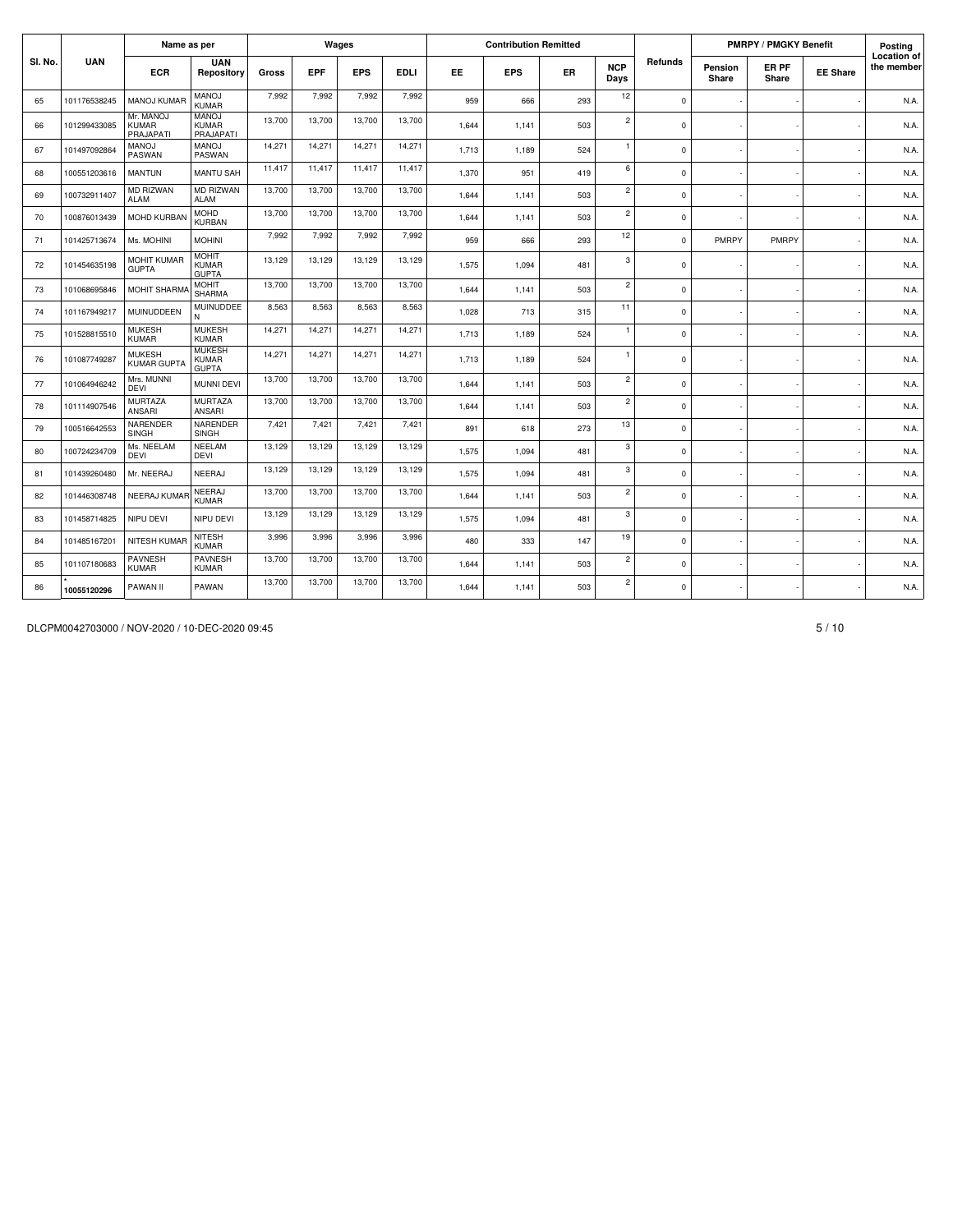|         |              | Name as per                       |                                         |        |            | Wages      |             |       | <b>Contribution Remitted</b> |     |                    |             |                  | <b>PMRPY / PMGKY Benefit</b> |                 | Posting                          |
|---------|--------------|-----------------------------------|-----------------------------------------|--------|------------|------------|-------------|-------|------------------------------|-----|--------------------|-------------|------------------|------------------------------|-----------------|----------------------------------|
| SI. No. | <b>UAN</b>   | <b>ECR</b>                        | <b>UAN</b><br>Repository                | Gross  | <b>EPF</b> | <b>EPS</b> | <b>EDLI</b> | EE.   | <b>EPS</b>                   | ER  | <b>NCP</b><br>Days | Refunds     | Pension<br>Share | ER PF<br>Share               | <b>EE Share</b> | <b>Location of</b><br>the member |
|         | $\Omega$     |                                   |                                         |        |            |            |             |       |                              |     |                    |             |                  |                              |                 |                                  |
| 87      | 101408083152 | PHAHIMUDDEE<br>N                  | PHAHIMUDD<br>EEN                        | 10.846 | 10,846     | 10,846     | 10,846      | 1,302 | 903                          | 399 | $\overline{7}$     | $\mathbf 0$ |                  |                              |                 | N.A.                             |
| 88      | 101217651935 | Ms. POOJA<br>KUMARI               | POOJA<br>KUMARI                         | 13,700 | 13,700     | 13,700     | 13,700      | 1,644 | 1,141                        | 503 | $\overline{c}$     | $\mathbf 0$ |                  |                              |                 | N.A.                             |
| 89      | 101419412136 | PRABHA DEVI                       | PRABHA<br><b>DEVI</b>                   | 13,700 | 13,700     | 13,700     | 13,700      | 1.644 | 1,141                        | 503 | $\mathbf 2$        | $\mathbf 0$ | <b>PMRPY</b>     | PMRPY                        |                 | N.A.                             |
| 90      | 101068695730 | Mr. PRADEEP                       | PRADEEP                                 | 11,417 | 11,417     | 11,417     | 11,417      | 1,370 | 951                          | 419 | 6                  | $\mathbf 0$ |                  |                              |                 | N.A.                             |
| 91      | 100512304105 | PRADEEP<br><b>KUMAR SINGH</b>     | PRADEEP<br><b>KUMAR</b><br><b>SINGH</b> | 17,299 | 15,000     | 15,000     | 15,000      | 1,800 | 1,250                        | 550 | $\overline{1}$     | $\mathbf 0$ |                  |                              |                 | N.A.                             |
| 92      | 101458714936 | PREM CHAND                        | PREM<br>CHAND                           | 3,996  | 3,996      | 3,996      | 3,996       | 480   | 333                          | 147 | 19                 | $\mathbf 0$ |                  |                              |                 | N.A.                             |
| 93      | 101270907692 | PREMNARAYAN                       | PREMNARAY<br>AN                         | 14,271 | 14,271     | 14,271     | 14,271      | 1,713 | 1,189                        | 524 | $\mathbf{1}$       | $\mathbf 0$ |                  |                              |                 | N.A.                             |
| 94      | 100927548329 | Ms. PUSHPA<br><b>DEVI</b>         | PUSHPA DEV                              | 13,700 | 13,700     | 13,700     | 13,700      | 1,644 | 1,141                        | 503 | $\overline{c}$     | $\mathsf 0$ |                  |                              |                 | N.A.                             |
| 95      | 101048119563 | PYARE LAL                         | PYARE LAL                               | 14,271 | 14,271     | 14,271     | 14,271      | 1,713 | 1,189                        | 524 | $\mathbf{1}$       | $\mathbf 0$ |                  |                              |                 | N.A.                             |
| 96      | 101173939530 | Mr. RABBANI                       | RABBANI                                 | 14,271 | 14,271     | 14,271     | 14,271      | 1,713 | 1,189                        | 524 | $\mathbf{1}$       | $\mathsf 0$ |                  |                              |                 | N.A.                             |
| 97      | 101361915112 | RAGHUNANDA<br>N KUMAR             | RAGHUNAND<br>AN KUMAR                   | 14,271 | 14,271     | 14,271     | 14,271      | 1,713 | 1,189                        | 524 | $\mathbf{1}$       | $\mathbf 0$ | PMRPY            | PMRPY                        |                 | N.A.                             |
| 98      | 101617238277 | RAHUL KARARA                      | RAHUL<br><b>KARARA</b>                  | 13,700 | 13,700     | 13,700     | 13,700      | 1,644 | 1,141                        | 503 | $\overline{c}$     | $\mathsf 0$ |                  |                              |                 | N.A.                             |
| 99      | 101278724544 | Mr. RAHUL<br><b>KUMAR</b>         | RAHUL<br><b>KUMAR</b>                   | 14,271 | 14,271     | 14,271     | 14,271      | 1,713 | 1,189                        | 524 | $\mathbf{1}$       | $\mathbf 0$ |                  |                              |                 | N.A.                             |
| 100     | 100532996867 | RAJA RAM                          | RAJA RAM                                | 14,271 | 14,271     | 14,271     | 14,271      | 1,713 | 1,189                        | 524 | $\mathbf{1}$       | $\mathsf 0$ |                  |                              |                 | N.A.                             |
| 101     | 101517468839 | RAJEEV KUMAR                      | <b>RAJEEV</b><br><b>KUMAR</b>           | 14,271 | 14,271     | 14,271     | 14,271      | 1,713 | 1,189                        | 524 | $\mathbf{1}$       | $\mathbf 0$ |                  |                              |                 | N.A.                             |
| 102     | 101322799699 | Mr. RAJU                          | RAJU                                    | 13,700 | 13,700     | 13.700     | 13,700      | 1.644 | 1.141                        | 503 | $\overline{c}$     | $\mathbf 0$ |                  |                              |                 | N.A.                             |
| 103     | 100566256947 | RAJU KUMAR                        | RAJU KUMAR                              | 10,275 | 10,275     | 10,275     | 10,275      | 1,233 | 856                          | 377 | 8                  | $\mathsf 0$ |                  |                              |                 | N.A.                             |
| 104     | 101305427487 | Mr. RAJU<br><b>KUMAR</b>          | RAJU KUMAR                              | 13,700 | 13,700     | 13,700     | 13,700      | 1.644 | 1,141                        | 503 | $\overline{c}$     | $\mathbf 0$ |                  |                              |                 | N.A.                             |
| 105     | 101489383944 | Mr. RAJU<br><b>SHARMA</b>         | RAJU<br><b>SHARMA</b>                   | 13,700 | 13,700     | 13,700     | 13,700      | 1,644 | 1,141                        | 503 | $\overline{c}$     | $\mathsf 0$ |                  |                              |                 | N.A.                             |
| 106     | 101129855508 | Mr. RAKESH<br><b>KUMAR</b>        | <b>RAKESH</b><br><b>KUMAR</b>           | 13,700 | 13,700     | 13,700     | 13,700      | 1,644 | 1,141                        | 503 | $\overline{c}$     | $\mathbf 0$ |                  |                              |                 | N.A.                             |
| 107     | 101365562711 | <b>RAKESH</b><br><b>KUMAR JHA</b> | <b>RAKESH</b><br><b>KUMAR JHA</b>       | 14,271 | 14,271     | 14,271     | 14,271      | 1,713 | 1,189                        | 524 | $\mathbf{1}$       | 0           |                  |                              |                 | N.A.                             |

DLCPM0042703000 / NOV-2020 / 10-DEC-2020 09:45 6 / 10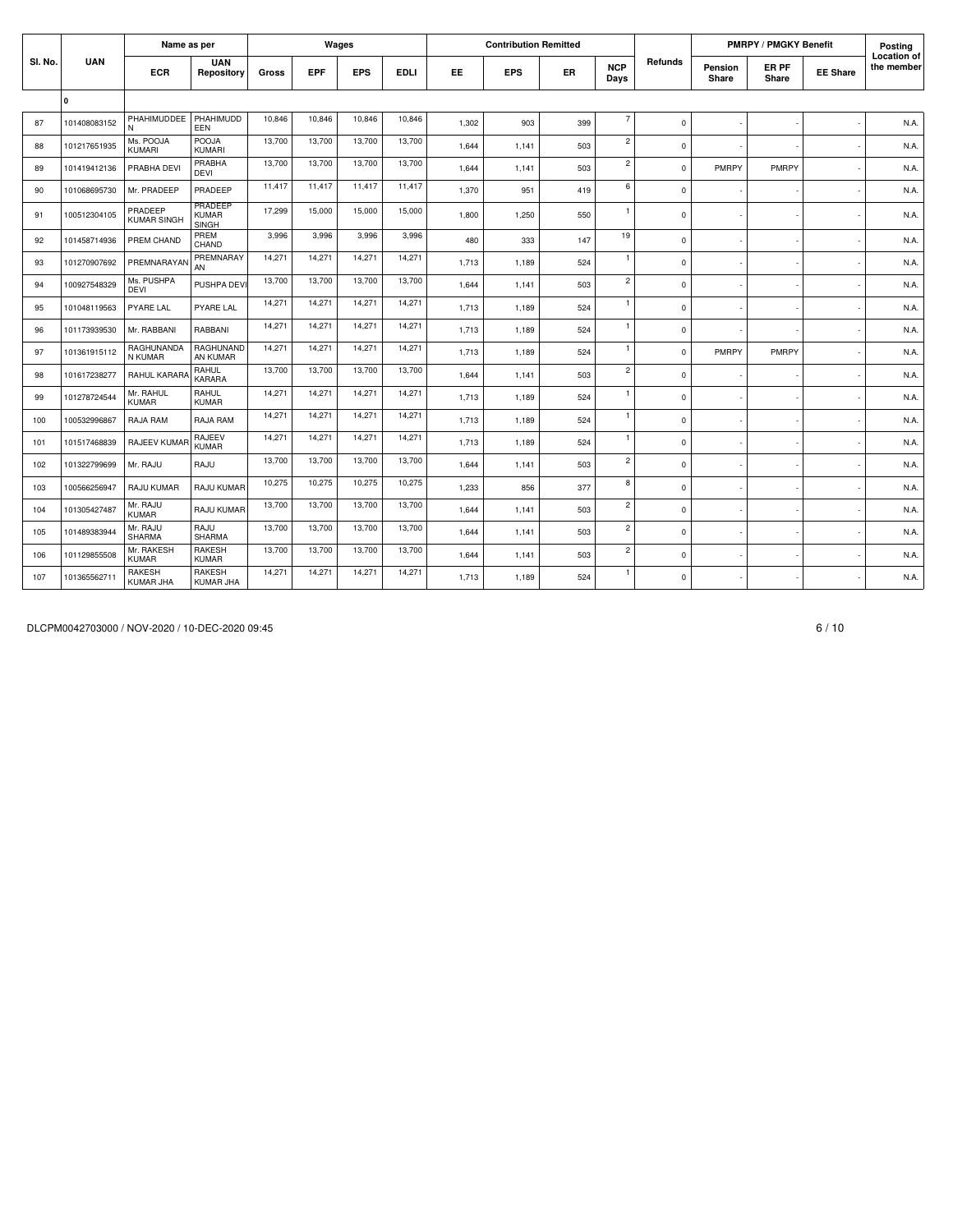|         |              | Name as per                                    |                                                |        |            | Wages      |             |           | <b>Contribution Remitted</b> |           |                    |             |                  | <b>PMRPY / PMGKY Benefit</b> |                 | Posting                          |
|---------|--------------|------------------------------------------------|------------------------------------------------|--------|------------|------------|-------------|-----------|------------------------------|-----------|--------------------|-------------|------------------|------------------------------|-----------------|----------------------------------|
| SI. No. | <b>UAN</b>   | <b>ECR</b>                                     | <b>UAN</b><br>Repository                       | Gross  | <b>EPF</b> | <b>EPS</b> | <b>EDLI</b> | <b>EE</b> | <b>EPS</b>                   | <b>ER</b> | <b>NCP</b><br>Days | Refunds     | Pension<br>Share | ER PF<br>Share               | <b>EE Share</b> | <b>Location of</b><br>the member |
| 108     | 101386670379 | <b>RAKESH</b><br><b>KUMAR</b><br><b>NAMDEV</b> | <b>RAKESH</b><br><b>KUMAR</b><br><b>NAMDEV</b> | 13,700 | 13,700     | 13,700     | 13,700      | 1,644     | 1,141                        | 503       | $\overline{c}$     | $\mathbf 0$ | PMRPY            | PMRPY                        |                 | N.A.                             |
| 109     | 101488337581 | Mr. RAM<br><b>AVADH</b>                        | RAM AVADH                                      | 10,846 | 10.846     | 10,846     | 10,846      | 1.302     | 903                          | 399       | $\overline{7}$     | $\mathbf 0$ |                  |                              |                 | N.A.                             |
| 110     | 101485166748 | <b>RAM KUMAR</b>                               | <b>RAM KUMAR</b>                               | 12,559 | 12,559     | 12,559     | 12,559      | 1.507     | 1.046                        | 461       | $\overline{4}$     | $\mathbf 0$ |                  |                              |                 | N.A.                             |
| 111     | 100551205697 | <b>RAM KUMAR</b>                               | RAM KUMAR                                      | 1,713  | 1,713      | 1,713      | 1,713       | 206       | 143                          | 63        | 23                 | $\mathbf 0$ |                  |                              |                 | N.A.                             |
| 112     | 101471580037 | Mr. RAM ROOP                                   | <b>RAM ROOP</b>                                | 14,271 | 14,271     | 14,271     | 14,271      | 1.713     | 1,189                        | 524       | $\mathbf{1}$       | $\mathbf 0$ |                  |                              |                 | N.A.                             |
| 113     | 101414468467 | Mr. RANDHIR                                    | RANDHIR                                        | 13,129 | 13.129     | 13,129     | 13,129      | 1,575     | 1,094                        | 481       | 3                  | $\mathsf 0$ |                  |                              |                 | N.A.                             |
| 114     | 101047105882 | <b>RANJIT KUMAR</b>                            | RANJIT<br><b>KUMAR</b>                         | 10,275 | 10,275     | 10,275     | 10,275      | 1.233     | 856                          | 377       | 8                  | $\mathbf 0$ |                  |                              |                 | N.A.                             |
| 115     | 101419412162 | <b>RAVI KUMAR</b>                              | RAVI                                           | 14,271 | 14,271     | 14,271     | 14,271      | 1,713     | 1,189                        | 524       | $\overline{1}$     | $\mathbf 0$ |                  |                              |                 | N.A.                             |
| 116     | 100732250016 | <b>RAVINDRA</b>                                | <b>RAVINDRA</b>                                | 14,271 | 14.271     | 14,271     | 14,271      | 1.713     | 1.189                        | 524       | $\overline{1}$     | $\mathbf 0$ |                  |                              |                 | N.A.                             |
| 117     | 100566255383 | RAVINDER                                       | RAVINDRA<br>RAUT                               | 6,850  | 6,850      | 6,850      | 6,850       | 822       | 571                          | 251       | 14                 | $\mathbf 0$ |                  |                              |                 | N.A.                             |
| 118     | 101411801360 | Mrs. REKHA                                     | <b>REKHA</b>                                   | 13,700 | 13.700     | 13,700     | 13,700      | 1.644     | 1.141                        | 503       | $\overline{c}$     | $\mathbf 0$ |                  |                              |                 | N.A.                             |
| 119     | 101299226232 | RITU                                           | RITU                                           | 13,700 | 13,700     | 13,700     | 13,700      | 1.644     | 1.141                        | 503       | $\overline{c}$     | $\mathbf 0$ |                  |                              |                 | N.A.                             |
| 120     | 101129855520 | Mr. ROHIT<br>BHADOURIYA                        | ROHIT<br><b>BHADOURIYA</b>                     | 14,271 | 14,271     | 14,271     | 14,271      | 1,713     | 1,189                        | 524       | $\mathbf{1}$       | $\mathbf 0$ |                  |                              |                 | N.A.                             |
| 121     | 101284524979 | <b>ROHIT KUMAR</b>                             | ROHIT<br><b>KUMAR</b>                          | 12,559 | 12,559     | 12,559     | 12,559      | 1.507     | 1.046                        | 461       | $\overline{4}$     | $\mathbf 0$ |                  |                              |                 | N.A.                             |
| 122     | 101368264694 | Mrs. RUMA                                      | <b>RUMA</b>                                    | 14,271 | 14,271     | 14,271     | 14,271      | 1,713     | 1,189                        | 524       | $\mathbf{1}$       | $\mathbf 0$ | PMRPY            | PMRPY                        |                 | N.A.                             |
| 123     | 101419412094 | <b>SACHIN</b>                                  | <b>SACHIN</b>                                  | 13,700 | 13,700     | 13,700     | 13,700      | 1.644     | 1.141                        | 503       | $\overline{c}$     | $\mathbf 0$ | PMRPY            | PMRPY                        |                 | N.A.                             |
| 124     | 101597453626 | SAHIL KUMAR                                    | SAHIL<br><b>KUMAR</b>                          | 13,700 | 13,700     | 13,700     | 13,700      | 1.644     | 1,141                        | 503       | $\overline{c}$     | $\mathbf 0$ |                  |                              |                 | N.A.                             |
| 125     | 100551204373 | SANDEEP<br><b>SINGH</b>                        | SANDEEP<br>SINGH                               | 15,915 | 15,000     | 15,000     | 15,000      | 1.800     | 1,250                        | 550       | 3                  | $\mathbf 0$ |                  |                              |                 | N.A.                             |
| 126     | 101636138523 | SANJAY YADAV                                   | SANJAY<br>YADAV                                | 9.134  | 9.134      | 9.134      | 9,134       | 1.096     | 761                          | 335       | 10                 | $\mathbf 0$ |                  |                              |                 | N.A.                             |
| 127     | 101233890822 | Mr. SANJEEV<br><b>KUMAR</b>                    | SANJEEV<br><b>KUMAR</b>                        | 11.417 | 11.417     | 11,417     | 11,417      | 1.370     | 951                          | 419       | 6                  | $\mathbf 0$ |                  |                              |                 | N.A.                             |
| 128     | 100551204974 | SANJU                                          | SANJU DEVI                                     | 6,279  | 6.279      | 6,279      | 6,279       | 753       | 523                          | 230       | 15                 | $\mathbf 0$ |                  |                              |                 | N.A.                             |
| 129     | 100566256767 | <b>SANTOSH</b><br><b>KUMAR</b>                 | SANTOSH<br><b>KUMAR</b><br><b>VERMA</b>        | 16,607 | 15,000     | 15,000     | 15,000      | 1,800     | 1,250                        | 550       | $\overline{c}$     | $\mathbf 0$ |                  |                              |                 | N.A.                             |

DLCPM0042703000 / NOV-2020 / 10-DEC-2020 09:45 7 / 10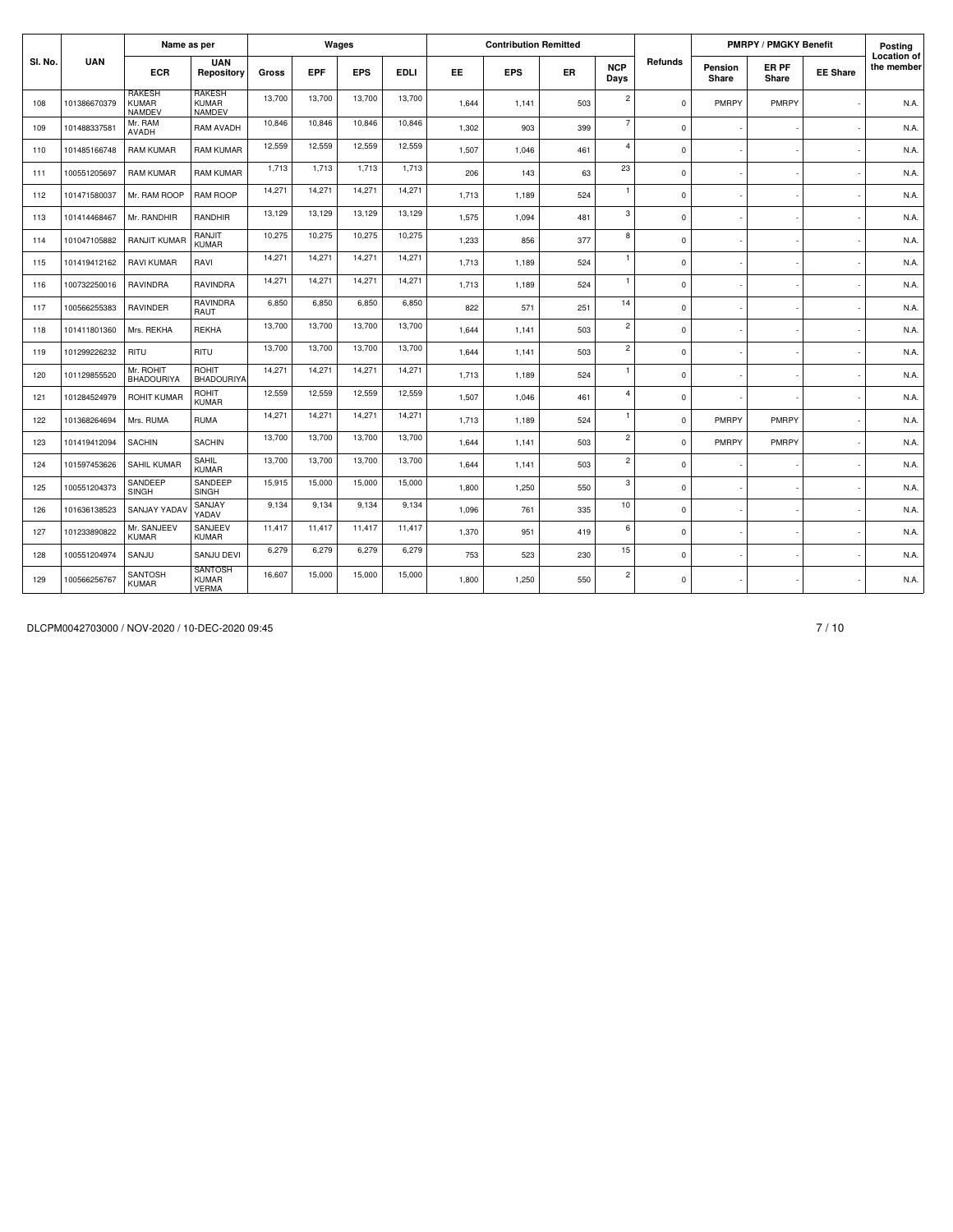|         |                               | Name as per                              |                                          |        |            | Wages      |             |           | <b>Contribution Remitted</b> |           |                    |             |                  | <b>PMRPY / PMGKY Benefit</b> |                 | Posting                          |
|---------|-------------------------------|------------------------------------------|------------------------------------------|--------|------------|------------|-------------|-----------|------------------------------|-----------|--------------------|-------------|------------------|------------------------------|-----------------|----------------------------------|
| SI. No. | <b>UAN</b>                    | <b>ECR</b>                               | <b>UAN</b><br>Repository                 | Gross  | <b>EPF</b> | <b>EPS</b> | <b>EDLI</b> | <b>EE</b> | <b>EPS</b>                   | <b>ER</b> | <b>NCP</b><br>Days | Refunds     | Pension<br>Share | ER PF<br>Share               | <b>EE Share</b> | <b>Location of</b><br>the member |
| 130     | 101202820442                  | Mrs. SARITA<br><b>DEVI</b>               | <b>SARITA DEVI</b>                       | 13,700 | 13,700     | 13,700     | 13,700      | 1,644     | 1,141                        | 503       | $\overline{c}$     | $\mathbf 0$ |                  |                              |                 | N.A.                             |
| 131     | 100543117281                  | Mr.<br>SARVENDRA<br><b>KUMAR</b>         | SARVENDRA<br><b>KUMAR</b>                | 14,271 | 14,271     | 14,271     | 14,271      | 1,713     | 1,189                        | 524       | $\mathbf{1}$       | $\mathbf 0$ |                  |                              |                 | N.A.                             |
| 132     | 101129855549                  | Mr. SARVESH<br><b>KUMAR</b>              | SARVESH<br><b>KUMAR</b>                  | 13,129 | 13,129     | 13,129     | 13,129      | 1,575     | 1,094                        | 481       | 3                  | $\mathbf 0$ |                  |                              |                 | N.A.                             |
| 133     | 100957444919                  | Mr. SAVITRI                              | <b>SAVITRI</b>                           | 13,700 | 13,700     | 13,700     | 13,700      | 1,644     | 1,141                        | 503       | $\overline{c}$     | $\mathbf 0$ |                  |                              |                 | N.A.                             |
| 134     | 101426539288                  | Mrs. SHAHINA                             | <b>SHAHINA</b>                           | 14,271 | 14.271     | 14,271     | 14,271      | 1.713     | 1.189                        | 524       | $\mathbf{1}$       | $\mathbf 0$ |                  |                              |                 | N.A.                             |
| 135     | 100512360001                  | Mr.<br>SHAILENDER<br>KUMAR               | <b>SHAILENDER</b><br><b>KUMAR</b>        | 13,129 | 13,129     | 13,129     | 13,129      | 1.575     | 1.094                        | 481       | 3                  | $\mathbf 0$ |                  |                              |                 | N.A.                             |
| 136     | 101220383335                  | SHALU                                    | SHALU                                    | 11,988 | 11.988     | 11,988     | 11,988      | 1,439     | 999                          | 440       | 5                  | $\mathbf 0$ |                  |                              |                 | N.A.                             |
| 137     | 101419412060                  | <b>SHAMBHU</b><br><b>KUMAR</b><br>PASWAN | <b>SHAMBHU</b><br><b>KUMAR</b><br>PASWAN | 17,299 | 15,000     | 15,000     | 15,000      | 1.800     | 1.250                        | 550       | $\mathbf{1}$       | $\mathbf 0$ |                  |                              |                 | N.A.                             |
| 138     | 100919015837                  | SHARWAN<br><b>KUMAR RAM</b>              | SHARWAN<br><b>KUMAR RAM</b>              | 11,417 | 11,417     | 11,417     | 11,417      | 1,370     | 951                          | 419       | 6                  | $\Omega$    |                  |                              |                 | N.A.                             |
| 139     | 101497092872                  | SHIVAM SINGH                             | SHIVAM<br>SINGH                          | 7,992  | 7.992      | 7.992      | 7,992       | 959       | 666                          | 293       | 12                 | $\Omega$    |                  |                              |                 | N.A.                             |
| 140     | 101485166753                  | <b>SHIVENDER</b><br><b>KUMAR</b>         | SHIVENDER<br><b>KUMAR</b>                | 13,700 | 13,700     | 13,700     | 13,700      | 1,644     | 1,141                        | 503       | $\mathbf 2$        | $\mathbf 0$ |                  |                              |                 | N.A.                             |
| 141     | 10091531697<br>$\overline{2}$ | <b>SHRVAN</b><br><b>KUMAR</b><br>MANDAL  | <b>SHRVAN</b><br><b>KUMAR</b><br>MANDAL  | 14,271 | 14,271     | 14,271     | 14,271      | 1,713     | 1,189                        | 524       | $\overline{1}$     | $\mathbf 0$ |                  |                              |                 | N.A.                             |
| 142     | 101636138510                  | SHUBHAM<br><b>BERA</b>                   | SHUBHAM<br><b>BERA</b>                   | 13,129 | 13,129     | 13,129     | 13,129      | 1,575     | 1,094                        | 481       | 3                  | $\mathbf 0$ |                  |                              |                 | N.A.                             |
| 143     | 101627403093                  | SONIA                                    | SONIA                                    | 14,271 | 14,271     | 14,271     | 14,271      | 1.713     | 1.189                        | 524       | $\mathbf{1}$       | $\mathbf 0$ |                  |                              |                 | N.A.                             |
| 144     | 101497730204                  | <b>SONU KUMAR</b><br>PASVAN              | SONU<br><b>KUMAR</b><br>PASVAN           | 14,271 | 14,271     | 14,271     | 14,271      | 1.713     | 1.189                        | 524       | $\mathbf{1}$       | $\mathbf 0$ |                  |                              |                 | N.A.                             |
| 145     | 101322799675                  | <b>SUBHASH</b>                           | <b>SUBHASH</b>                           | 14,271 | 14.271     | 14,271     | 14,271      | 1.713     | 1.189                        | 524       | $\overline{1}$     | $\mathbf 0$ |                  |                              |                 | N.A.                             |
| 146     | 101485167168                  | <b>SUDHNSHU</b><br><b>KUMAR</b>          | <b>SUDHNSHU</b><br><b>KUMAR</b>          | 9,134  | 9.134      | 9,134      | 9,134       | 1.096     | 761                          | 335       | 10                 | $\mathbf 0$ |                  |                              |                 | N.A.                             |
| 147     | 101617237465                  | SUNEEL                                   | SUNEEL                                   | 14,271 | 14.271     | 14,271     | 14,271      | 1,713     | 1,189                        | 524       | $\mathbf{1}$       | $\mathbf 0$ |                  |                              |                 | N.A.                             |
| 148     | 101291452645                  | Mr. SUNIL                                | <b>SUNIL</b>                             | 6,279  | 6,279      | 6,279      | 6,279       | 753       | 523                          | 230       | 15                 | $\mathbf 0$ |                  |                              |                 | N.A.                             |
| 149     | 101485166674                  | <b>SUNIL KUMAR</b>                       | <b>SUNIL</b><br><b>KUMAR</b>             | 3,425  | 3,425      | 3,425      | 3,425       | 411       | 285                          | 126       | 20                 | $\mathbf 0$ |                  |                              |                 | N.A.                             |
| 150     | 101151378669                  | Mr. SUNIL<br><b>KUMAR</b>                | <b>SUNIL</b><br><b>KUMAR</b>             | 14,271 | 14,271     | 14,271     | 14,271      | 1,713     | 1,189                        | 524       | $\mathbf{1}$       | $\mathbf 0$ |                  |                              |                 | N.A.                             |

DLCPM0042703000 / NOV-2020 / 10-DEC-2020 09:45 8 / 10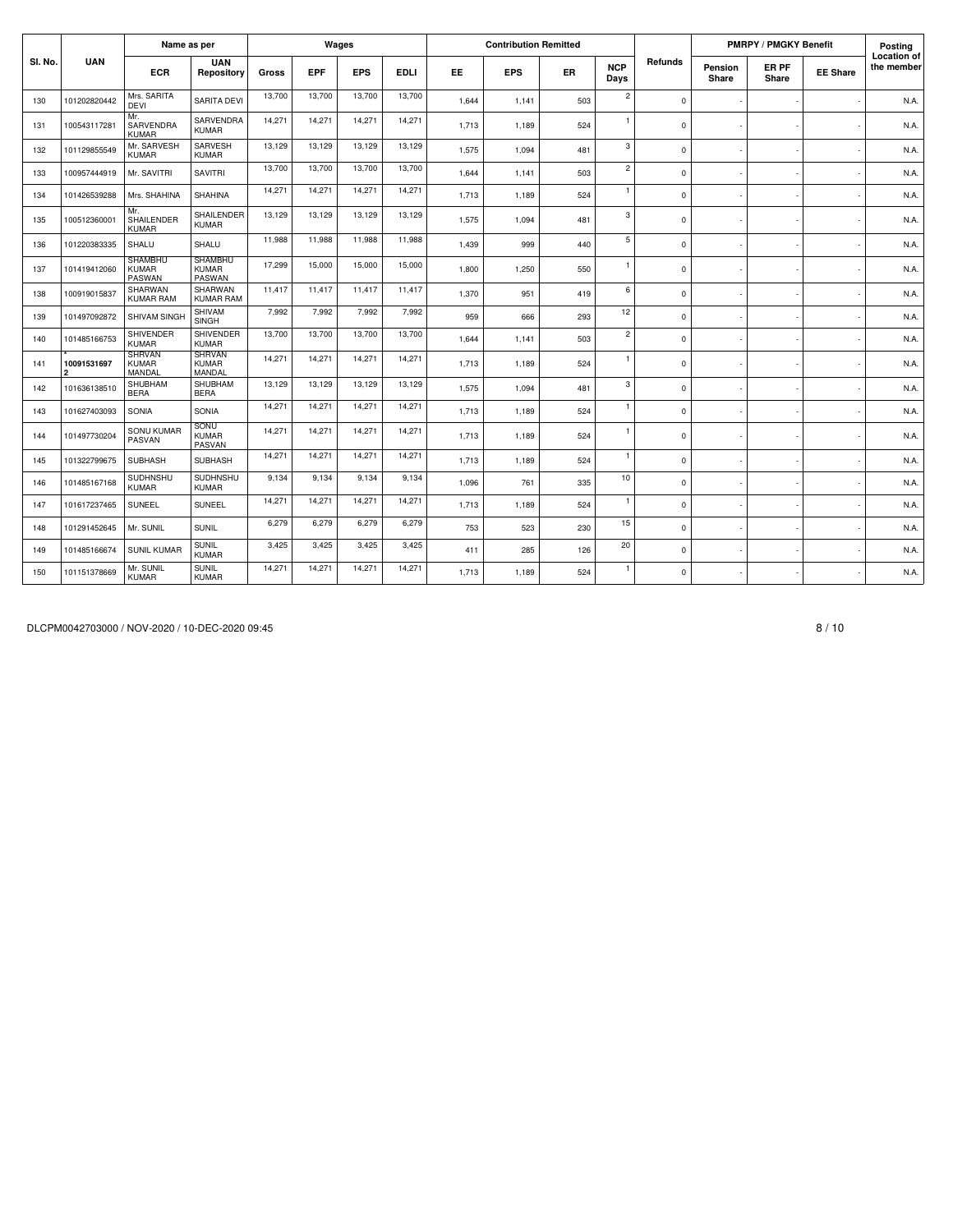|         |              | Name as per                           |                                          |        |            | Wages      |             |           | <b>Contribution Remitted</b> |     |                    |             |                  | <b>PMRPY / PMGKY Benefit</b> |                 | Posting                          |
|---------|--------------|---------------------------------------|------------------------------------------|--------|------------|------------|-------------|-----------|------------------------------|-----|--------------------|-------------|------------------|------------------------------|-----------------|----------------------------------|
| SI. No. | <b>UAN</b>   | <b>ECR</b>                            | <b>UAN</b><br>Repository                 | Gross  | <b>EPF</b> | <b>EPS</b> | <b>EDLI</b> | <b>EE</b> | <b>EPS</b>                   | ER  | <b>NCP</b><br>Days | Refunds     | Pension<br>Share | ER PF<br>Share               | <b>EE Share</b> | <b>Location of</b><br>the member |
| 151     | 100536969223 | Mr. SUNIL<br><b>KUMAR</b>             | SUNIL<br><b>KUMAR</b>                    | 13,129 | 13.129     | 13.129     | 13.129      | 1.575     | 1,094                        | 481 | 3                  | $\Omega$    |                  |                              |                 | N.A.                             |
| 152     | 101262780101 | SURAJ                                 | <b>SURAJ</b>                             | 13,700 | 13,700     | 13,700     | 13,700      | 1,644     | 1,141                        | 503 | $\overline{2}$     | $\Omega$    |                  |                              |                 | N.A.                             |
| 153     | 101193363027 | <b>SURAJ KUMAR</b>                    | SURAJ<br><b>KUMAR</b>                    | 9,704  | 9,704      | 9,704      | 9,704       | 1,164     | 808                          | 356 | 9                  | $\Omega$    |                  |                              |                 | N.A.                             |
| 154     | 101419412115 | <b>SURENDRA</b><br><b>KUMAR SINGH</b> | <b>SURENDRA</b><br><b>KUMAR</b><br>SINGH | 14.271 | 14.271     | 14.271     | 14.271      | 1.713     | 1,189                        | 524 | 1                  | $\Omega$    |                  |                              |                 | N.A.                             |
| 155     | 100511915083 | Mr. SURESH<br><b>KUMAR</b>            | <b>SURESH</b><br><b>KUMAR</b>            | 16,607 | 15,000     | 15,000     | 15,000      | 1,800     | 1,250                        | 550 | $\overline{2}$     | $\Omega$    |                  |                              |                 | N.A.                             |
| 156     | 101401265528 | Ms. SURUCHI                           | <b>SURUCHI</b>                           | 14,271 | 14,271     | 14,271     | 14,271      | 1.713     | 1.189                        | 524 |                    | $\Omega$    | PMRPY            | PMRPY                        |                 | N.A.                             |
| 157     | 101306611108 | SURYAKANT<br>SAINI                    | SURYAKANT<br>SAINI                       | 7,992  | 7,992      | 7,992      | 7,992       | 959       | 666                          | 293 | 12                 | $\mathbf 0$ |                  |                              |                 | N.A.                             |
| 158     | 101511288663 | <b>TULSI KUMAR</b>                    | <b>TULSI</b><br><b>KUMARI</b>            | 14,271 | 14,271     | 14,271     | 14,271      | 1,713     | 1,189                        | 524 | $\mathbf{1}$       | $\Omega$    |                  |                              |                 | N.A.                             |
| 159     | 100957444974 | <b>UTTAM SINGH</b>                    | <b>UTTAM</b><br><b>SINGH</b>             | 13,129 | 13.129     | 13.129     | 13,129      | 1,575     | 1,094                        | 481 | 3                  | $\Omega$    |                  |                              |                 | N.A.                             |
| 160     | 101154045448 | VEERENDRA                             | VEERENDRA                                | 12,559 | 12,559     | 12,559     | 12,559      | 1.507     | 1.046                        | 461 | $\overline{a}$     | $\mathbf 0$ |                  |                              |                 | N.A.                             |
| 161     | 101072068921 | Mr. VIKAS                             | <b>VIKAS</b>                             | 13,700 | 13,700     | 13,700     | 13,700      | 1.644     | 1.141                        | 503 | $\overline{2}$     | $\mathbf 0$ |                  |                              |                 | N.A                              |
| 162     | 101322799725 | <b>VIKAS KUMAR</b><br>SAH             | <b>VIKAS</b><br><b>KUMAR SAH</b>         | 6.279  | 6.279      | 6.279      | 6.279       | 753       | 523                          | 230 | 15                 | $\Omega$    |                  |                              |                 | N.A.                             |
| 163     | 100478698484 | <b>VINOD</b>                          | <b>VINOD</b>                             | 11.417 | 11,417     | 11,417     | 11.417      | 1,370     | 951                          | 419 | 6                  | $\Omega$    |                  |                              |                 | N.A.                             |
| 164     | 101217651838 | Mr. VIPIN<br><b>KUMAR</b>             | <b>VIPIN KUMAR</b>                       | 12,559 | 12,559     | 12,559     | 12,559      | 1,507     | 1,046                        | 461 | $\overline{a}$     | $\Omega$    |                  |                              |                 | N.A.                             |
| 165     | 100551205582 | <b>VISHAL</b>                         | <b>VISHAL SAINI</b>                      | 12,559 | 12,559     | 12,559     | 12,559      | 1,507     | 1,046                        | 461 | $\overline{a}$     | $\Omega$    |                  |                              |                 | N.A.                             |
| 166     | 101505084315 | <b>WIPIN KUMAR</b>                    | <b>WIPIN</b><br><b>KUMAR</b>             | 10,846 | 10,846     | 10,846     | 10,846      | 1,302     | 903                          | 399 | $\overline{7}$     | $\mathbf 0$ |                  |                              |                 | N.A.                             |
| 167     | 101059005312 | Mr. YOGESH                            | YOGESH                                   | 13,700 | 13,700     | 13,700     | 13,700      | 1.644     | 1.141                        | 503 | $\overline{2}$     | $\mathbf 0$ |                  |                              |                 | N.A.                             |

DLCPM0042703000 / NOV-2020 / 10-DEC-2020 09:45 9 / 10